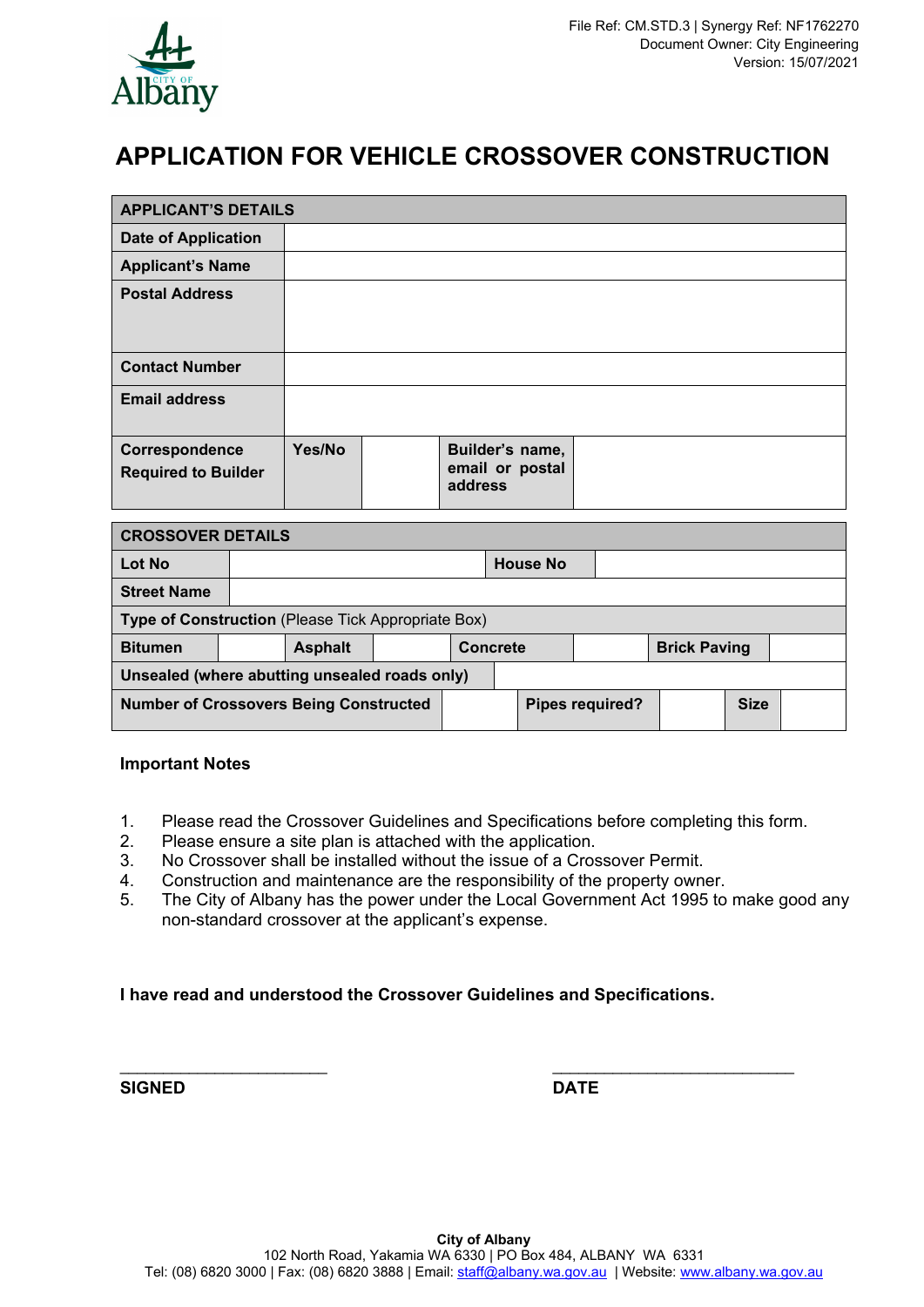

# **CROSSOVERS**

# **Permit for Vehicular Crossover Construction**

To receive a subsidy the completed application form must be lodged at least three working days before work commences and the constructed Crossover must meet the City of Albany's minimum requirements.

- No Crossover shall be installed without the issue of a Crossover Permit.
- No subsidy will be paid without the City of Albany receiving a receipt of payment for the **Crossover**
- Crossover subsidies are only paid to the owner of the property accessed by the vehicle crossover (hereinafter referred to as the "property owner") and only if there has been no prior subsidy paid.
- The City of Albany has the power under the Local Government Act 1995, as amended, to make good any non-standard Crossover at the property owner's expense.
- Gravel Crossovers are not eligible for a subsidy.
- A Permit is only valid for a period of twelve months from date of issue.
- Existing footpaths must remain through new Crossovers but may require upgrading to specification.

#### **Crossover Guidelines**

- The specification sets out the minimum standards for the construction of a vehicle Crossover from the edge of the road pavement to the road reserve boundary, under the provisions of Schedule 9.1 Section 7 of the Local Government Act.
- The City of Albany will provide up to 50% of the total cost of the construction of Council's minimum required Crossover (3 metre wide bitumen seal), measured from property line to the edge of road.
- Approved building plans do not include approval for the construction of a Crossover.
- Main Roads WA approval is required for Crossovers on Albany Highway north of South Coast Highway, South Coast Highway, Hanrahan Road, Port Road, and Chester Pass Road.
- The property owner is to liaise with relevant utilities regarding the location of services, relocation of pits and trafficable lids. Any expense incurred will be the property owner's responsibility.
- Approval to construct a Crossover will be issued by the City of Albany.
- Redundant Crossovers are to be removed and the kerb, footpaths and verge are to be reinstated to match existing infrastructure.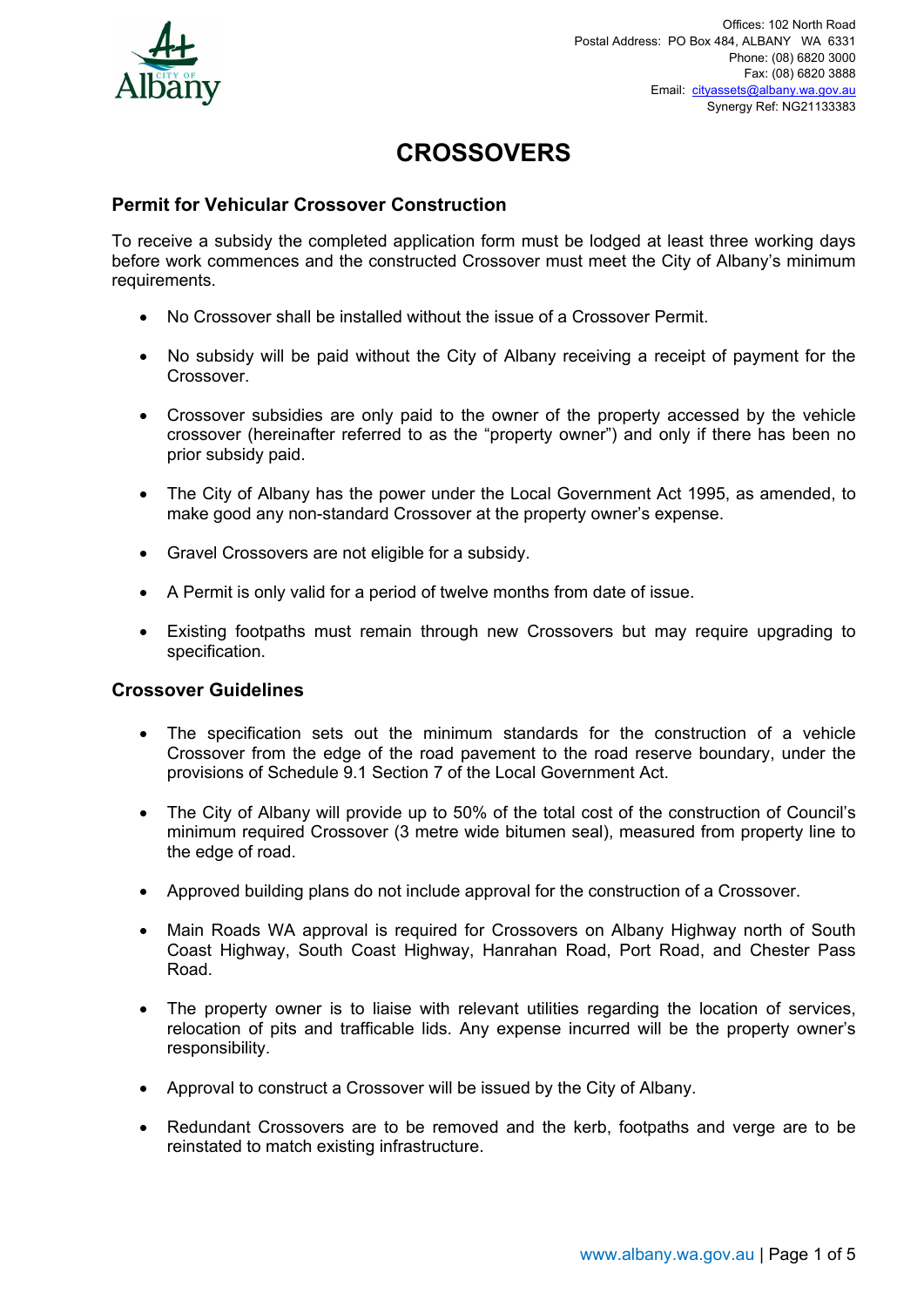- No Crossover is to be detrimental to neighbouring properties. That is, not to cross in front of neighbouring properties. Storm water run-off is to flow away from properties.
- Protection of works and the public shall be in compliance with the Australian Standards-1742.3 Traffic Control Devices for Works on Roads.
- Damage that may occur to the City's facilities, or to private property, during the course of or arising from works shall be the responsibility of the property owner who shall be held responsible for the repair, replacement and legal claims.
- Crossovers may be constructed in Bitumen, Asphalt, In-Situ Concrete, Concrete or Brick Pavers. Gravel Crossovers will not be eligible for a subsidy, however pipes may be supplied if required. See specification re Culverts.
- For rural roads, sight distances shall comply with Australian Road Standards 6.5.4 Rural Road Design.
- Subsidies *will not* be paid on Crossovers where the City has supplied drainage pipes free of charge.
- Crossovers with a finished height greater than that of the existing road verge shall be back filled with clean topsoil free from any rocks or vegetation. The grade of backfill shall not impede pedestrian traffic. Contact the City of Albany nominated officer for further advice.
- Construction and future maintenance of Crossovers are the responsibility of the property owner.
- To receive a subsidy, an invoice or receipt for works from the contractor must be presented. Subsidies will only be paid after an inspection of the work and provided there has been no subsidy paid previously to the property.

#### **Native Vegetation**

- The City of Albany does not support the removal of native vegetation from crossovers unless there are no uncleared areas along the property boundaries that could be used for this purpose.
- Where native vegetation must be removed to accommodate a crossover, disturbance of the vegetation should be kept to a minimum.
- Sight lines that involve the removal of native vegetation should be slashed and tree trimmed in preference to disturbance of soil and tree removal. This allows for retention of vegetation and prevents weed invasion. Clearing for sight lines needs to be kept to a safe minimum.
- Prior to submitting an application for a crossover, the applicant must check with the Department of Conservation and Land Management that no significant flora is likely to occur on the site. Declared Rare Flora is protected under the Wildlife Conservation Act and penalties apply for its unlawful removal.
- Clearing of native vegetation is not permitted in Western Australia, unless a permit is granted under the Environmental Protection Act (1986) or an exemption applies for purpose of clearing. For more information on this, call the Department of Water & Environmental Regulation.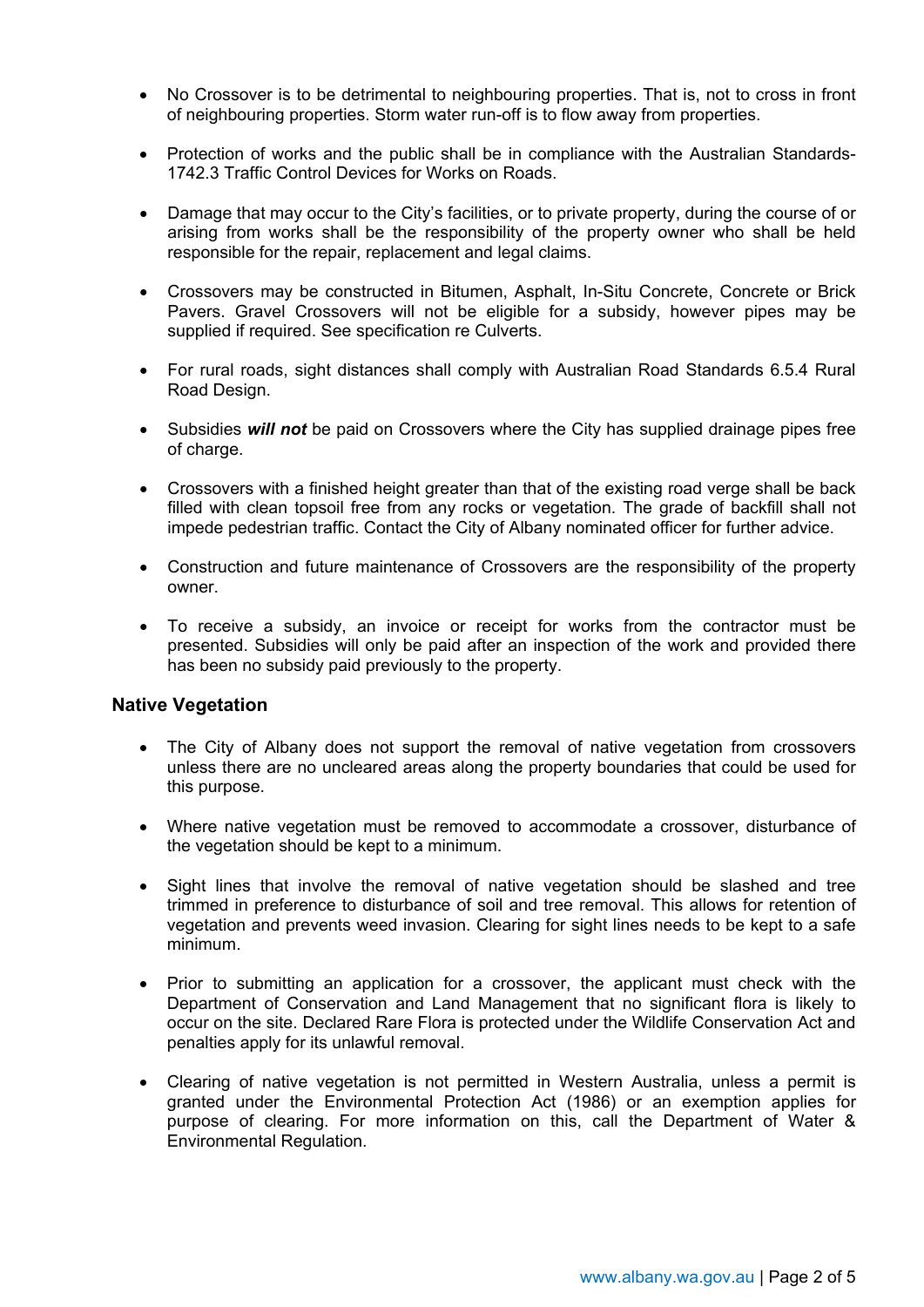# **Vehicular Crossover Standard Specifications**

#### **Existing Footpath Treatments**

Where a footpath already exists on the verge the new Crossover must not be to the detriment of the footpath, ie. the footpath is to remain. Existing concrete footpaths may require upgrading to the standards shown in standard drawing STD-05-01 with regards to concrete thickness and mesh. Slab footpaths are to be upgraded to concrete to the same standards.

#### **Existing Kerb Treatment**

Where there is an existing mountable kerb the kerbing is to remain. Semi-barrier and barrier kerbing is to be cut with a diamond saw and removed at the applicant's expense. In this instance, a 600mm concrete apron shall be installed in place of the removed kerbing as per drawing standard drawing STD-02-04.

#### **Location**

- a) Position as per standard drawings STD-05-01, STD-05-02 AND STD-05-03.
- b) Locate in such a position as not to cause interference to public facilities.
- c) On the verge abutting a corner lot at an intersection, no portion of the Crossover shall be contained within the truncated corner of the lot. If the corner lot is not truncated, no Crossover shall be positioned closer than 6m from the property line intersection point. Crossovers to be constructed at 90 degrees to the kerb line. Variations to the standard are to be submitted to the City's nominated officer.

# **Construction**

- **(a) Levels** 
	- i) The Crossover levels will be as per standard drawings STD-05-01, STD-05-02 AND STD-05-03.
	- ii) The crossing at the property line is to have the same longitudinal grade (slope) as the adjacent road.
	- iii) Variations of levels must be approved by the nominated officer, must not impede the flow of water or be detrimental to adjoining properties.

#### **(b) Dimensions**

- i) The Crossover dimensions will be as per standard drawings STD-05-01, STD-05-02 AND STD-05-03.
- ii) Where two residential crossings abut one another they may be combined into a dual Crossover providing the combined width does not exceed 8m and they meet the approval of the City's nominated officer. If exceeding 8m the two crossings shall be separated by a 2m pedestrian refuge.

#### **(c) Site Preparation**

- i) Crossover site shall be cleared of all vegetation and roots to a depth equal to the depth of the base course. Sub grade formed to the levels and gradients required.
- ii) The sub grade shall be prepared and compacted to achieve uniform compaction and levels as per standard drawings STD-05-01, STD-05-02 AND STD-05-03.
- iii) Where no kerb is in place, assume kerb in place when establishing levels.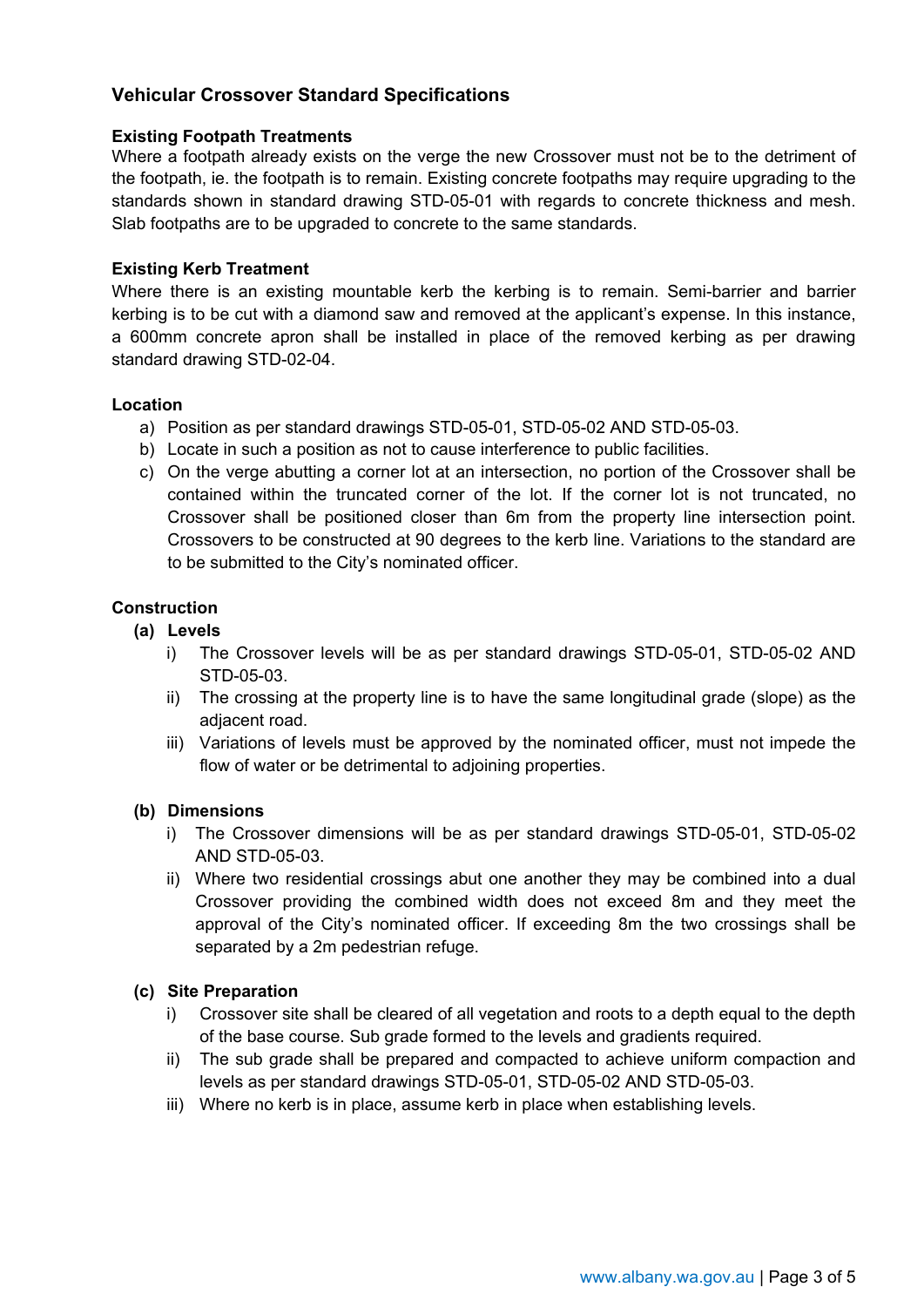# **Materials**

# **(a) Bitumen**

- i) Where the road is kerbed (with the exception of mountable kerbing) the kerbing shall be cut with a diamond saw and replaced with a minimum 600mm wide x 150mm thick insitu concrete apron with a 25mm lip at road edge.
- ii) Edging to consist of 100mm x 25mm minimum F8 structural jarrah with jarrah legs spaced no more than 3m apart and at every end or joint. The legs to be spiked or bolted to edging. Where no internal driveway exists a backboard is to be put in place at the same specifications of the above.
- iii) Minimum standard is a two coat seal to Australian Standards with a sand finish.

# **(b) Asphalt**

i) Edging same as for bitumen.

# **(c) Concrete**

- i) All concrete used shall develop a minimum compressive strength, slab thickness and mesh requirements as per standard drawing STD-05-01.
- ii) Where the road is kerbed (with the exception of mountable kerbing) the kerbing shall be cut with a diamond saw and replaced with a minimum 600mm wide x 150mm thick in-situ concrete apron with a 25mm lip at road edge.
- iii) The finish shall be obtained by screeding to correct levels (no higher than the existing verge), wood floated to provide a non-slip surface free of any depressions, float marks irregularities, honey comb sections or accumulation of fine dust accretions liable to cause excessive wear.
- iv) Joints shall be in the form of a plain dummy joint and finished with an approved joining tool at a maximum 2m centre along the length of the Crossover, at the intersecting line of any existing footpath and down the centre line of all Crossovers wider than 4m.
- v) Full depth expansion joints 14mm wide and filled with a lock joint expansion joint or similar approved material. Joint shall be located at the property line and at junctions with existing kerbing or footpaths.

#### **(d) Brick Paving**

- i) Paved Crossovers shall meet the requirements shown as per drawing STD-05-03.
- ii) Where the road is kerbed (with the exception of mountable kerbing) the kerbing shall be cut with a diamond saw and replaced with a minimum 600mm wide x 150mm thick in-situ concrete apron with a 25mm lip at road edge.
- iii) The outer edge of all paving to have a retaining barrier shown as per drawing STD-05- 03.

# **(e) Culverts**

- i) Crossovers over an open drain will require pipes and headwalls to be installed at the owner's expense. Pipes will be correctly sized by the City of Albany and provided free of charge for the first crossing to a property. Subsidies *will not* be paid on crossovers where the City has supplied drainage pipes free of charge. Delivery of pipes will be at the City's convenience.
- ii) Pipe lengths are to be laid with watertight joints in accordance with manufacturer's recommendations and have a minimum cover of 400mm.
- iii) Headwalls of grouted stone or concrete are to be installed at each end and are to be of sufficient standard to prevent any erosion problems.